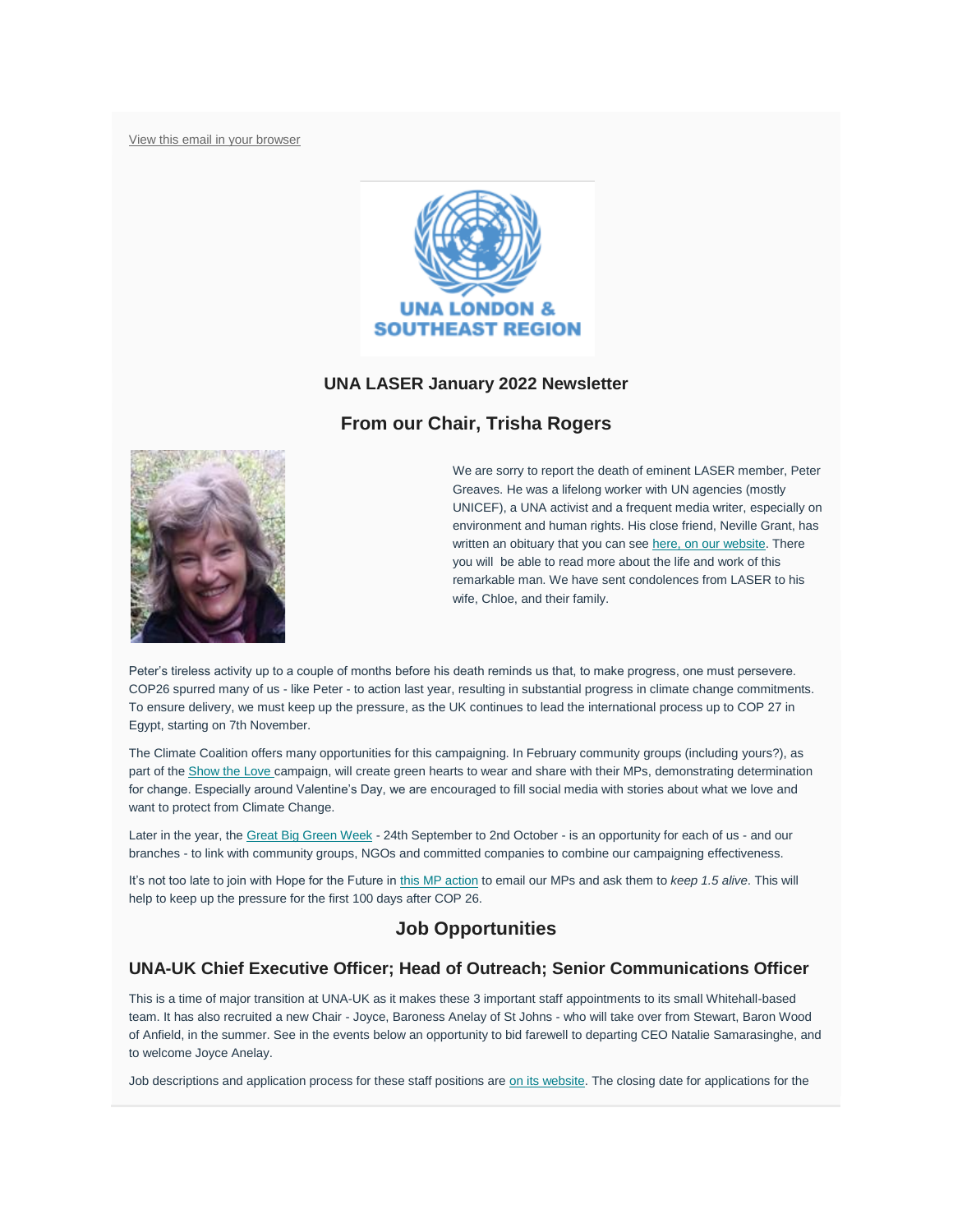CEO and Head of Outreach is **19th January**; Senior Communications Officer applications have to be in by **28th January**. UNA-UK are also recruiting a maternity cover Administrative Assistant, with closing date **19th January**. Do urgently forward these details to anyone you know who might be suitable!

LASER hopes that the organisation will not make major changes to its structure and governance until these new staff are established. We are working with UNA-UK to help shape their long term vision, particularly of the relationship between the headquarters and the voluntary branches, members and supporters.

### **Wilton Park Programme Director**

Wilton Park - an executive agency of the UK Foreign, Commonwealth & Development Office providing a global forum for strategic discussion - is recruiting a [new Programme Director,](https://www.wiltonpark.org.uk/careers/vacancies/programme-director/) with a strong development and climate/adaptation/environment focus. The deadline for applications is **17th January**.

## **Newsletter**

Thank you to Peter and Sarah Webster for sending out this Newsletter. Material for the next Newsletter should reach [here](mailto:contact@unalaser.org) by 9th February 2022. Please [get in touch](mailto:trisha_rogers@yahoo.com) if you would like to help with mailing future Newsletters. If you are not familiar with Mailchimp, you will be given training.

### **Events**



**Jatalie Samarasinghe UNA-UK CEO** 



**Sir Peter Marshall** Former British diplomat



**Baroness Anelay** Incoming UNA-UK Chair, former UK Minister for the UN



**Enyseh Teimory** UNA-UK Head of Policy



**Lord Malloch Brown** UNA-UK Patron, former UN Deputy Secretary-General



**Dali Ten Hove** Former UNA Youth, **MONUSCO** 

**UNA-UK and UNA Westminster** are running an event on **10th January at 5:00 - 7:00 pm**. It is envisaged as inaugurating an annual series, marking the anniversary of the first meeting of the UN General Assembly (which was in London in 1946), and reflecting on current challenges. This year it is also to say thank you and farewell to our CEO, **Natalie Samarasinghe**, after 15 years of service with UNA. The event will also welcome our Chairto-be, **Joan, Baroness Anelay of St Johns**. The event is titled *Determined: A New Chapter for the UK People's Movement for the United Nations*; **Lord Malloch Brown** and **Sir Peter Marshall** will join Natalie, Joyce and others on the panel to reflect on the UN's mission - and the UK's global role - at a time of rapid change and growing